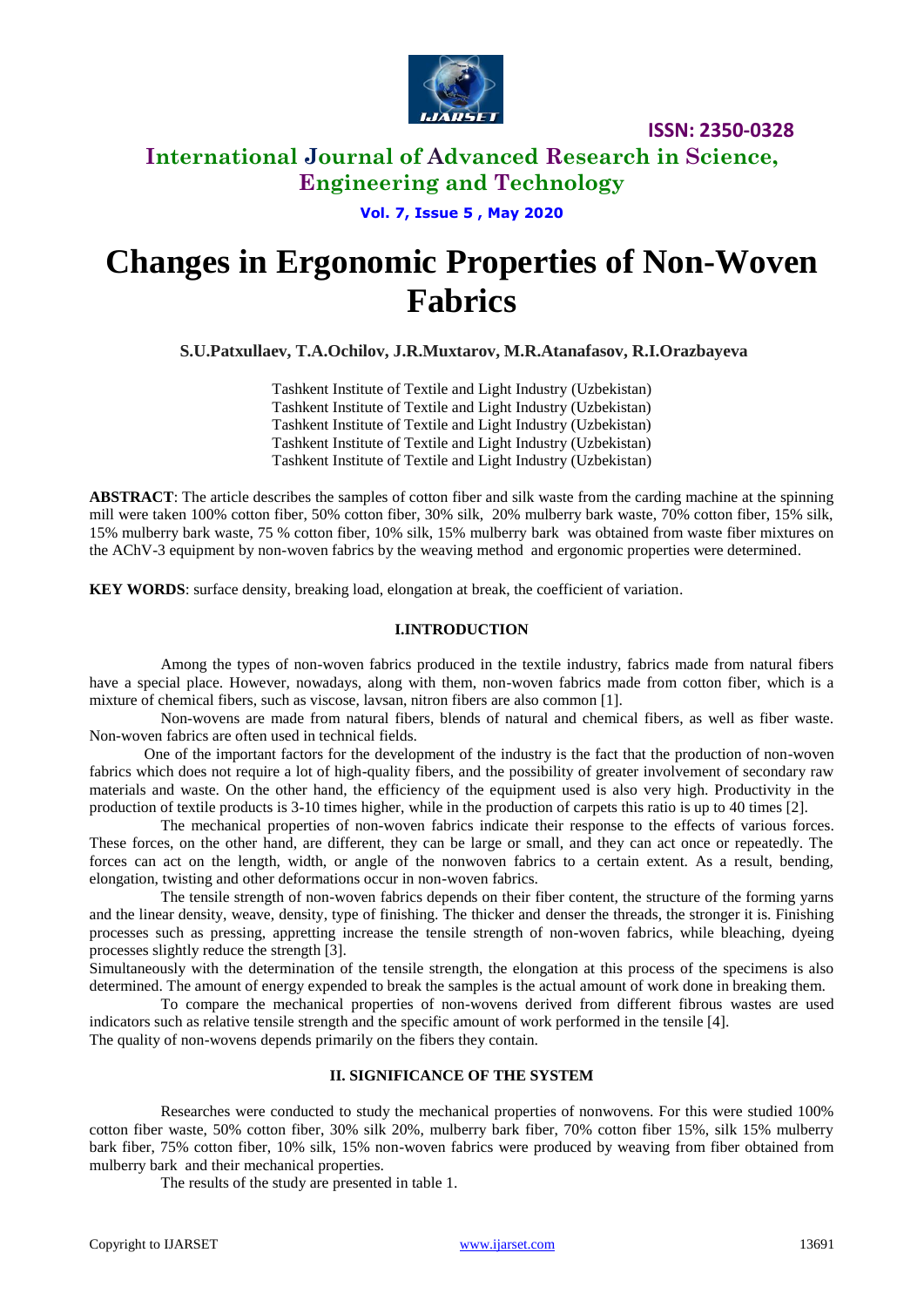

### **ISSN: 2350-0328**

# **International Journal of Advanced Research in Science, Engineering and Technology**

### **Vol. 7, Issue 5 , May 2020**

Table 1

Changes in the mechanical properties of non-wovens depending on the composition of the secondary raw material

| $\mathbf n$ | Secondary raw material<br>composition in non-woven<br>fabric   | Nonwoven<br>cloth<br>surface<br>density,<br>g/m2 | Nonwoven<br>tensile<br>strength of<br>fabric,<br>H | Nonwoven<br>cloth<br>elongation at<br>break in % | Coefficient of<br>variation of<br>surface density of<br>nonwoven fabric<br>in $%$ | Coefficient of<br>variation in tensile<br>strength of<br>nonwoven fabric<br>in $%$ |
|-------------|----------------------------------------------------------------|--------------------------------------------------|----------------------------------------------------|--------------------------------------------------|-----------------------------------------------------------------------------------|------------------------------------------------------------------------------------|
| 1.          | 100% cotton fiber waste                                        | 131,9                                            | 52,6                                               | 30                                               | 14,4                                                                              | 14,0                                                                               |
| 2.          | 50% cotton fiber, 30%<br>silk, 20% waste from<br>mulberry bark | 148,7                                            | 80,2                                               | 27                                               | 10,4                                                                              | 7,8                                                                                |
| 3.          | 70% cotton fiber, 15%<br>silk, 15% mulberry waste              | 118.7                                            | 68,1                                               | 27                                               | 9,9                                                                               | 8,34                                                                               |
| 4.          | 75% cotton fiber, 10%<br>silk, 15% mulberry bark<br>waste      | 174,6                                            | 62,8                                               | 30                                               | 7,84                                                                              | 5,79                                                                               |

#### **III. LITERATURE SURVEY**

Comparing the research with the indexes of non-woven fabric obtained from 100% cotton fiber waste, 50% cotton fiber, 30% silk, 20% mulberry bark extract increased non-woven fabric surface density by 11.3%, tensile strength by 34.5%, elongation by 10.0%, the coefficient of variation in the surface density of non-woven fabric decreased by 27.7%, the coefficient of variation in the tensile strength of non-woven fabric decreased by 44.2%, 70% cotton fiber 15%, silk 15%, mulberry bark surface density decreased by 9.8%, the tensile strength increased by 22.7%, the elongation at break increased by 10.0%, the coefficient of variation in surface density of nonwovens decreased by 31.2%, the coefficient of variation by tensile strength of nonwovens decreased by 40.4%, 75% cotton fiber by 10% silk 15% mulberry bark bark non-woven fabric surface density increased by 24.5%, tensile strength increased by 16.2%, elongation at break did not change, non-woven fabric variation coefficient by 45.5%, non-woven fabric by tensile strength the coefficient decreased by 58.6%.

The analysis of the research results showed that the quality of non-woven fabric extracted from 50% cotton fiber 30% silk 20% mulberry bark was higher than that of other non-woven fabrics. The group of physical properties of non-woven fabrics includes hygroscopicity, air and vapor permeability, dust absorption, electrification, optical and heat retention properties.

Non-woven fabrics have the ability to absorb various substances in liquid, gaseous or vapor state. In this case, the mass, dimensions, tensile strength, stiffness and other properties of fabrics change. During the production and use of non-woven fabrics, they are always exposed to water or steam.

Non-woven fabrics have several properties that characterize their ability to absorb water or steam. These include moisture hygroscopicity, water absorption (capillary), water absorption and so on.Air permeability is the process of the sample itself, which is measured by the air permeability coefficient. The air permeability coefficient indicates the amount of air passing through 1square meter of surface in one second under known conditions of air pressure on both sides of the sample. When non-woven fabrics are exposed to heat energy, they have a number of properties: the ability to conduct heat, the ability to absorb heat, the ability to change or retain their properties under the influence of heat [4].

The air and thermal conductivity properties of non-wovens with different composition of secondary raw materials were studied.

Based on the study results, histograms of the coefficient of variation in air permeability, thermal conductivity, and air permeability of non-woven fabrics in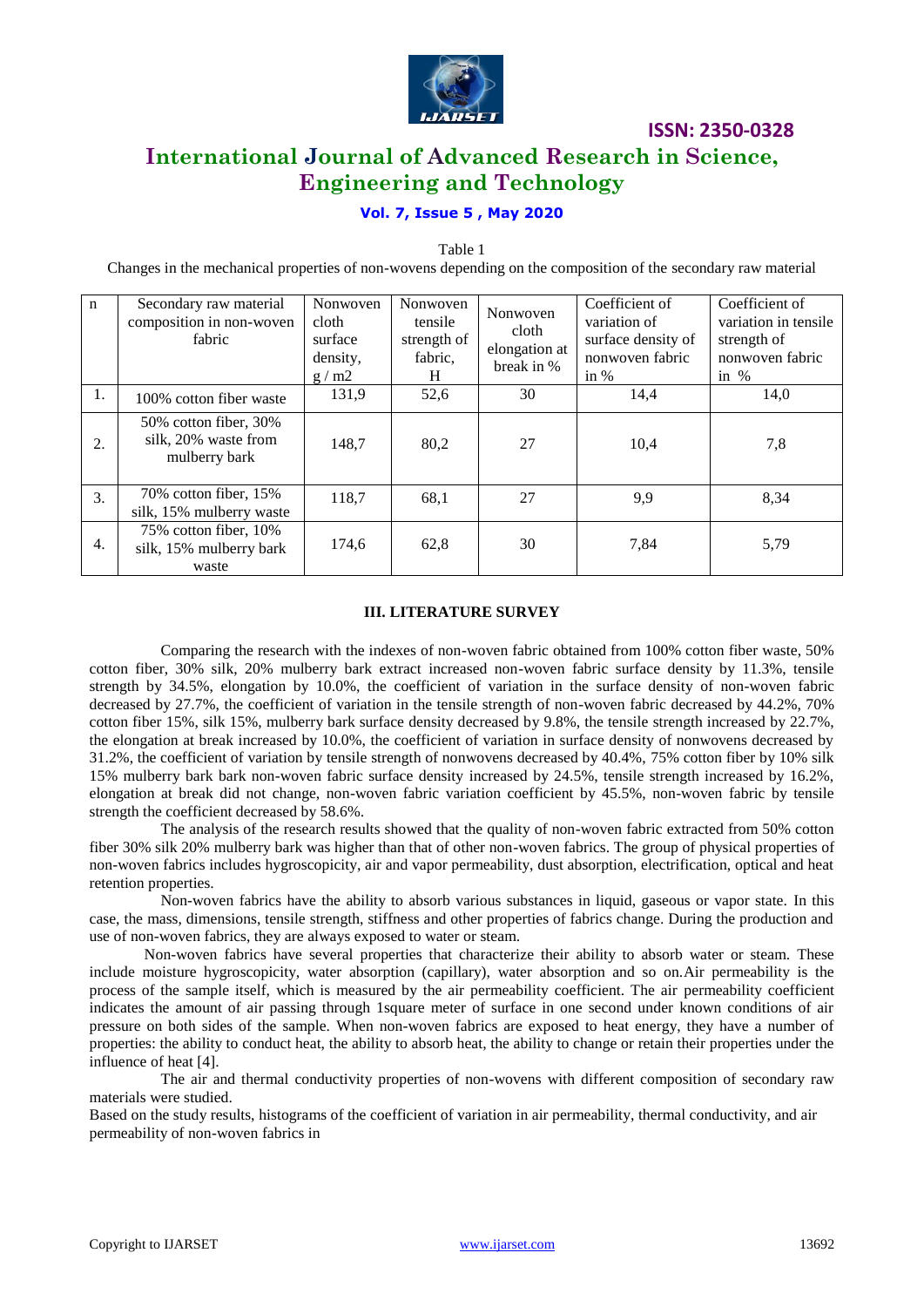

# **ISSN: 2350-0328 International Journal of Advanced Research in Science, Engineering and Technology**

### **Vol. 7, Issue 5 , May 2020**



Figure 2. Variation of the coefficient of variation in air permeability of non-woven fabrics.